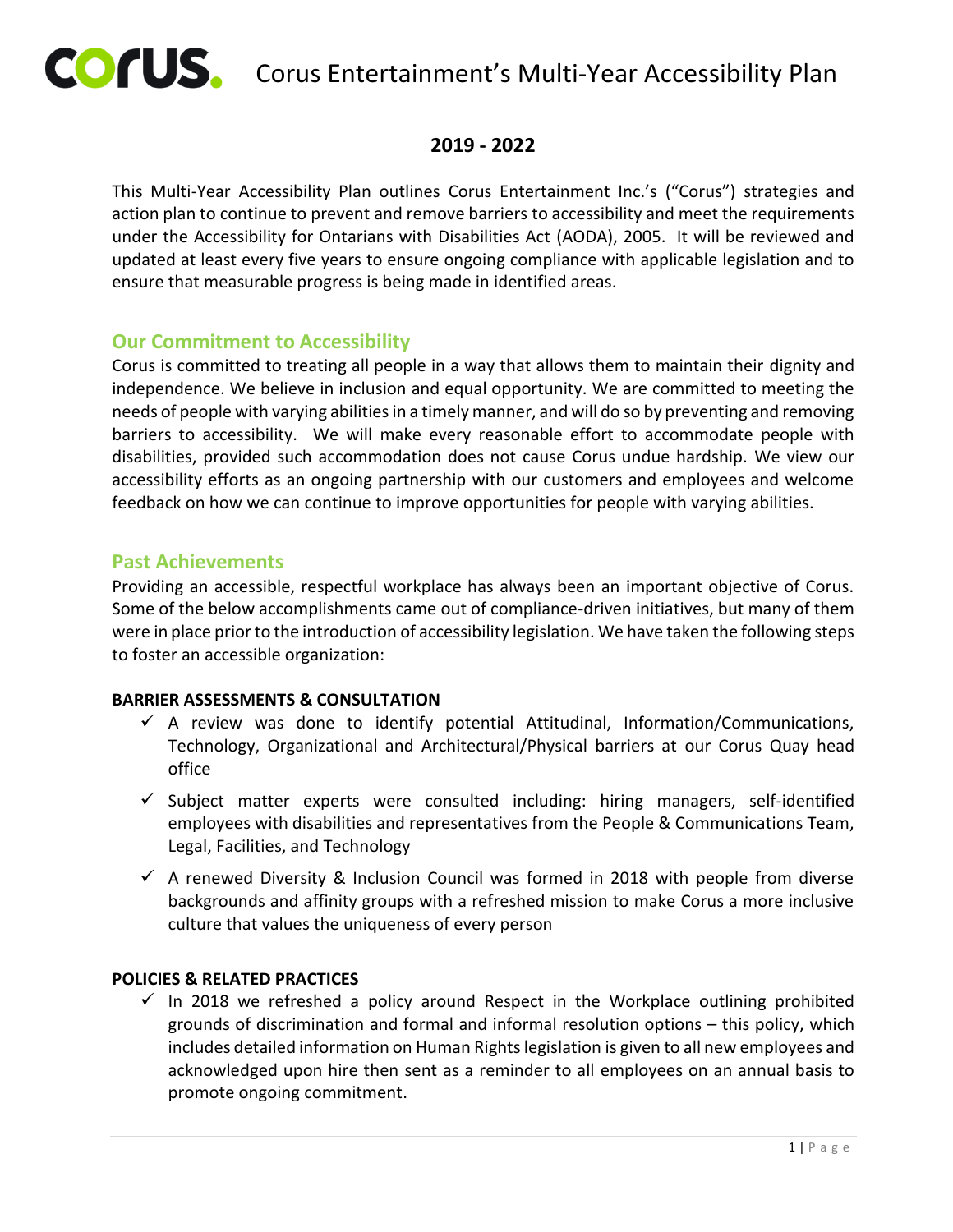- $\checkmark$  In 2012 we created an Accessibility & Diversity page on our corporate website with links to related policies, information on Notice of Disruptions, and details on how to provide feedback on the accessibility of our services and contact information. Copies of AODA Compliance Reports are also posted on this page.
- $\checkmark$  Policies for Customer Service Standards and Integrated Standards were refreshed in 2015 and are available on the Corus website and internal intranet
- $\checkmark$  In 2015, an Accommodation Policy and Process was created for employees to come forward in a confidential manner to identify barriers they are experiencing and their need for accommodation. In consultation with members of the People & Culture team a reasonable accommodation plan will be put in place.
- $\checkmark$  In 2015, our Training & Development as well as Promotions & Transfers practices, were updated to reflect bias awareness and to take accessibility needs into consideration when providing development and advancement opportunities

#### **TRAINING/EDUCATION**

- $\checkmark$  An online accessible customer service training program was provided upon hire to provincially-regulated, Ontario-based employees who deal with the public or other third parties on behalf of Corus and employees who participate in developing Corus policies, practices and procedures on providing goods or services
- $\checkmark$  Members of the People & Communications Team have participated in a number of workshops and webinars to better understand our obligations related to Accessibility

#### **PHYSICAL ACCESSIBILITY**

- $\checkmark$  Corus' Toronto facility, called Corus Quay, was designed as a world-leading facility from both a production technology point of view and from a building systems perspective - one of the foremost design considerations of the Corus Quay building architecture was to ensure that measures were taken to create a barrier-free and accessible environment
- $\checkmark$  We constantly evaluate accessibility and make adjustments as needed
- $\checkmark$  In 2014 electrical door openers were added to some washrooms at our head office Corus Quay facility along with braille on all public informational signage

#### **EMPLOYMENT**

- $\checkmark$  We have a process for employees to request individual support in emergency situations such as a building evacuation, which resulted in individualized plans being developed these plans continue to be reviewed on an ongoing basis
- $\checkmark$  Reasonable accommodations are made for employees who complete an Individual Accommodation Assessment Form to identify their needs and possible accommodation solutions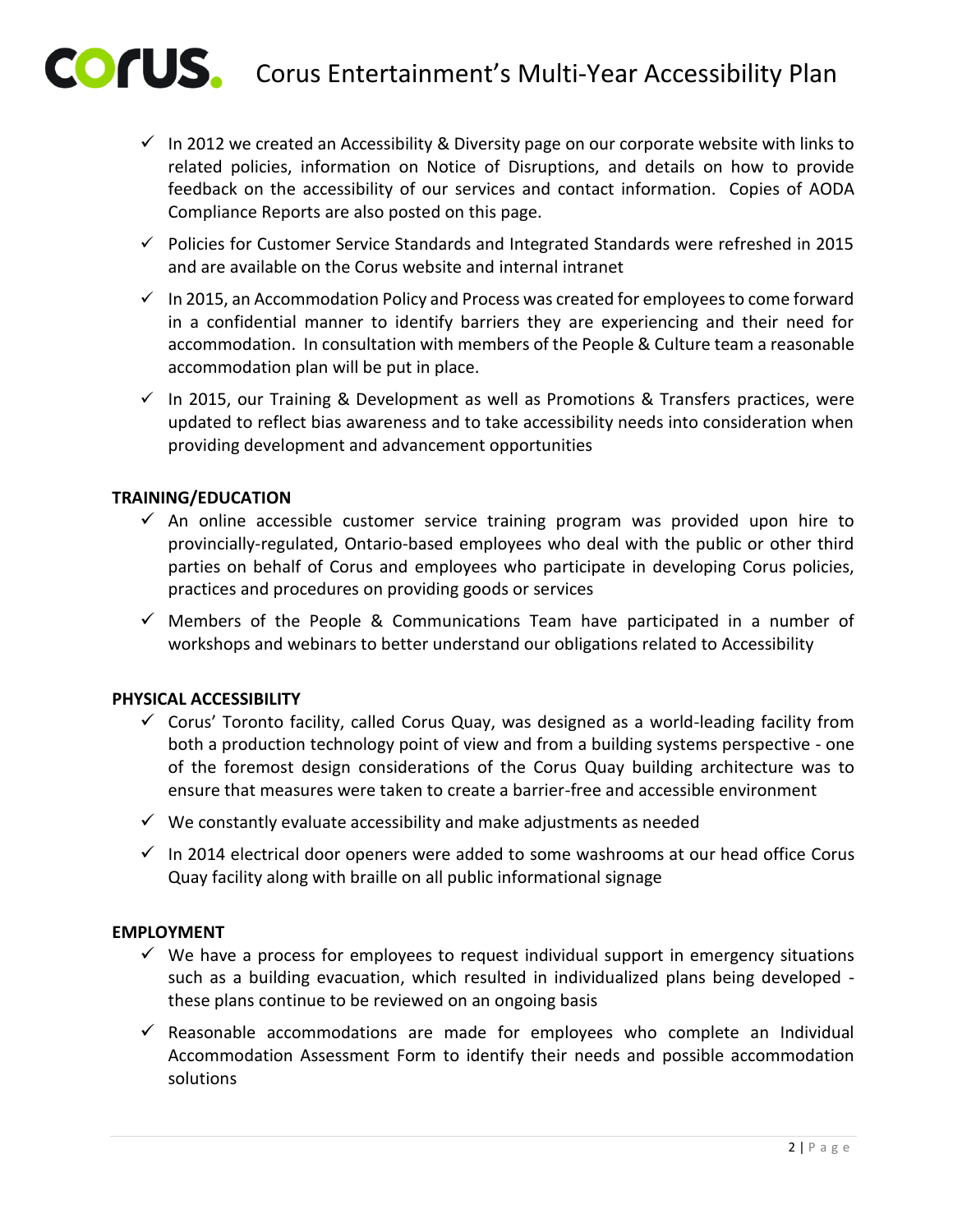- $\checkmark$  Corus employs two full-time staff who are certified to perform both Level 1 and Level 2 ergonomic assessments to enable cost effective and timely assessments and will accommodate all reasonable requests to modify workstations
- $\checkmark$  Parking accessibility accommodations are provided to employees with disabilities upon request
- $\checkmark$  Corus job postings confirm that we will make our best efforts to make accommodations for people with disabilities upon request
- $\checkmark$  We notify new hires of our policies and processes for accommodating employee with disabilities and make that information accessible on our internal intranet
- $\checkmark$  Corus subscribes to Equitek, which is a niche job site that uses a network of employment counselors, and job coaches to reach diverse talent
- $\checkmark$  We work with our third-party disability adjudicator to develop individualized, documented return to work plans for employees returning from short term and long term disability leaves
- $\checkmark$  In 2017, the People Team refreshed the exit interview process and seeks to conduct inperson exit interviews with all people who resign from Corus to obtain feedback including about barriers they may have experienced
- $\checkmark$  Corus provides an Employee Assistance program to support employees in the areas of mental health and wellness through a range of supports and resources, which was extended to all employees in 2019, including those who are not eligible for coverage under the benefit plan

## **WEBSITE ACCESSIBILITY**

 $\checkmark$  Continued website audits are completed to ensure compliance with World Wide Web Consortium Content Accessibility Guidelines (WCAG) 2.0 Level A

#### **DESIGN OF PUBLIC SPACES**

 $\checkmark$  Corus met the Accessibility Standards for the Design of Public Spaces when building or making major modifications to public spaces by January 1, 2017.

# **Strategies and Actions Planned for 2019 - 2022**

#### **STAFF CONSULTATION, ACCESSIBILITY PLAN REVIEW & POLICY REVIEW**

- The Diversity and Inclusion Council will review the Multi-Year Accessibility Plan progress and any significant new or revised HR policies and processes to ensure that barriers do not exist
- A new Diversity and Inclusion microsite is planned to launch in 2019 to provide all employees with more information around Corus' commitment, road map and resources for making Corus a truly inclusive workplace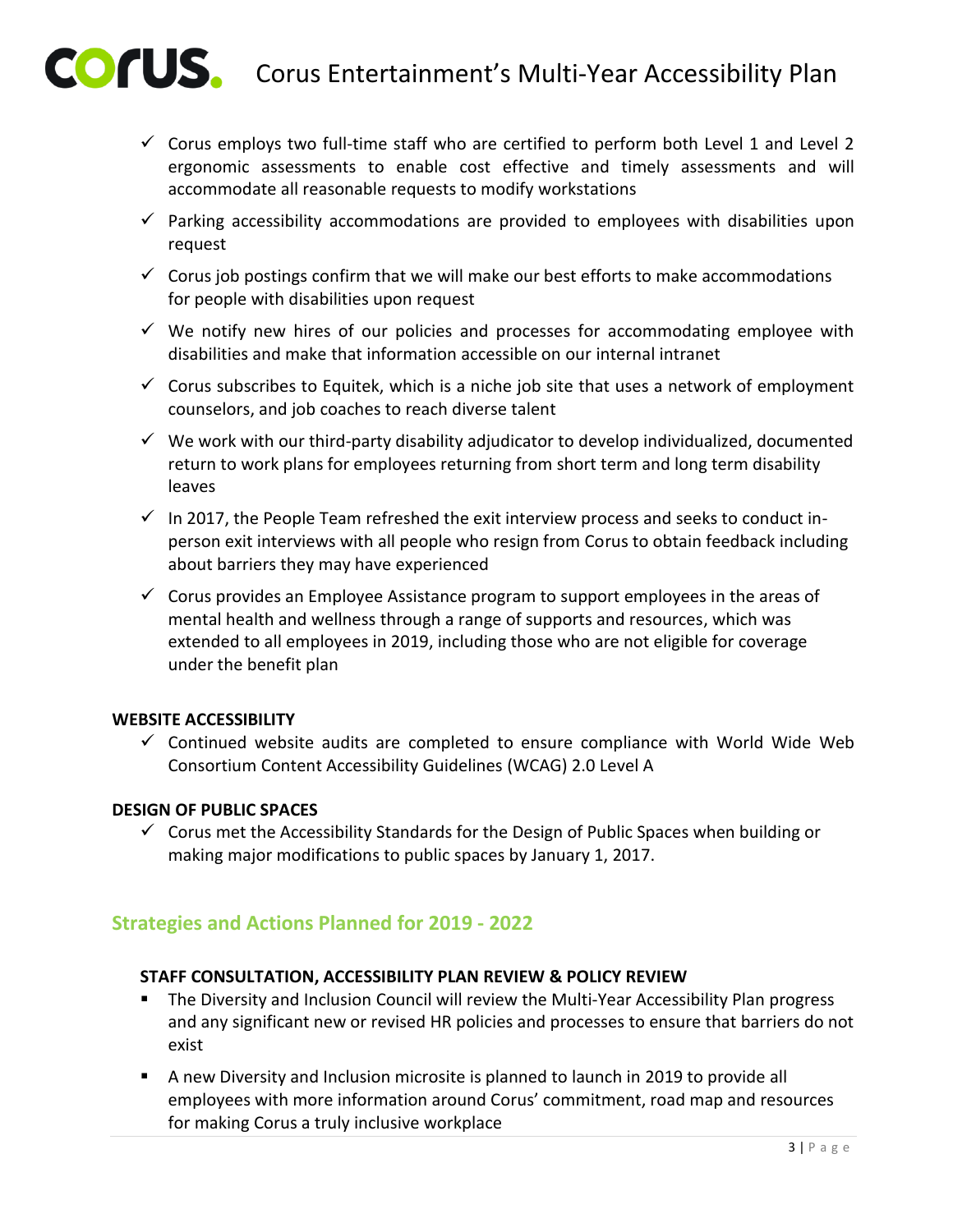

- All employees are required to review our recently updated Respect at the Workplace policy on an annual basis
- Draft and finalize a new Multi-Year Accessibility Plan for the period 2023-2025

## **EMPLOYMENT**

- Corus remains committed to fair and accessible employment practices and through new quarterly onboarding surveys will determine trends, minimize or eliminate employment barriers and determine appropriate follow up actions
- We will ensure compliance with policies pertaining to recruitment and selection to target a diverse talent pool and minimize potential for bias
- By early 2020, Corus plans to launch a new Onboarding program for Leaders, which will emphasize the Corus Values and Diversity and Inclusion Mission, and build leaders awareness for creating an inclusive culture within their teams
- **The People Team and the Executive Leadership Team have approved funding to centralize** the recruitment and hiring process to improve the quality of new hires and ensure that all recruitment and hiring practices are fair and consistent across the company and take into account diversity and inclusion principles throughout the talent attraction and acquisition lifecycle

## **TRAINING**

- The Diversity & inclusion Council has a mandate to identify diversity training gaps and recommend training solutions to build a more diverse and inclusive culture, including accommodation practices
- Accessibility training will be reviewed and updated learning resources will be available to all Ontario legislated employees
- **Corus U will complete a review of all learning programs and platforms to ensure** accessibility for employees in all designated groups

## **PHYSICAL ACCESSIBILITY**

- Starting in 2019, Corus will start to establish all-gender washroom facilities in many Corus office locations. This goes beyond making our facilities physically accessible to making them more accessible for people who face barriers if their gender does not align the public perception of gender
- **Corus will continue to meet all accessibility related building code requirements when** planning and executing significant renovations

## **INFORMATION & COMMUNICATIONS**

 Ensure that our websites and company intranet are accessible and meet World Wide Web Consortium Web Content Accessibility Guidelines (WCAG) 2.0 Level A by January 2021